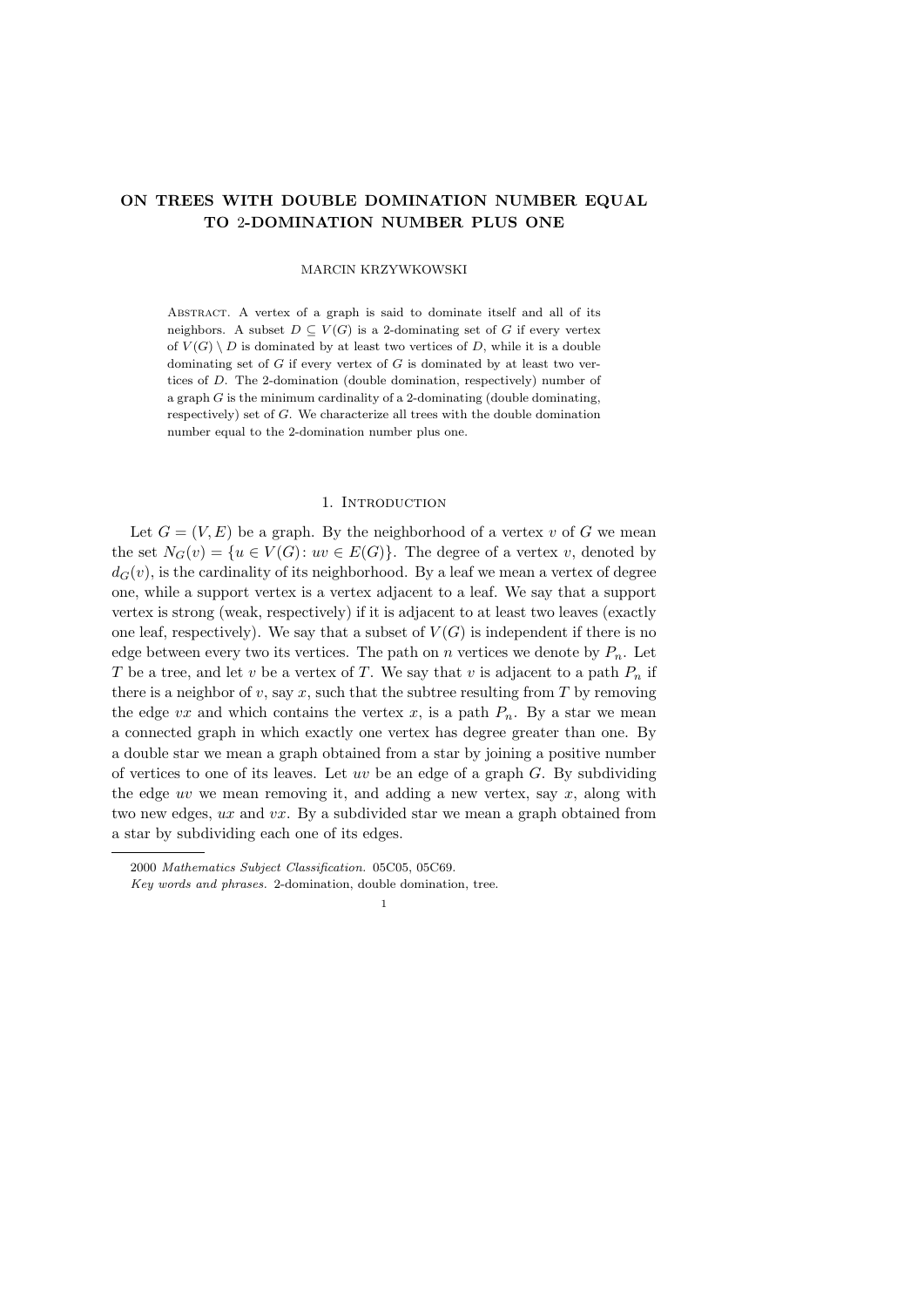A subset  $D \subseteq V(G)$  is a dominating set of G if every vertex of  $V(G) \setminus D$ has a neighbor in  $D$ , while it is a 2-dominating set, abbreviated 2DS, of  $G$  if every vertex of  $V(G) \setminus D$  has at least two neighbors in D. The domination (2domination, respectively) number of G, denoted by  $\gamma(G)$  ( $\gamma_2(G)$ , respectively), is the minimum cardinality of a dominating  $(2\text{-dominating, respectively})$  set of  $G$ . A 2-dominating set of G of minimum cardinality is called a  $\gamma_2(G)$ -set. Note that 2-domination is a type of multiple domination in which each vertex, which is not in the dominating set, is dominated at least  $k$  times for a fixed positive integer  $k$ . Multiple domination was introduced by Fink and Jacobson [5], and further studied for example in [3, 6, 11, 12]. For a comprehensive survey of domination in graphs, see [9, 10].

A vertex of a graph is said to dominate itself and all of its neighbors. A subset  $D \subseteq V(G)$  is a double dominating set, abbreviated DDS, of G if every vertex of G is dominated by at least two vertices of D. The double domination number of G, denoted by  $\gamma_d(G)$ , is the minimum cardinality of a double dominating set of G. A double dominating set of G of minimum cardinality is called a  $\gamma_d(G)$ set. Double domination in graphs was introduced by Harary and Haynes [8], and further studied for example in [1, 4, 7].

It is not difficult to observe that every double dominating set of a graph  $G$  is a 2-dominating set of this graph. Thus  $\gamma_d(G) \geq \gamma_2(G)$ , for every graph G.

A paired dominating set of a graph is a dominating set of vertices whose induced subgraph has a perfect matching. The authors of [2] characterized all trees with equal double domination and paired domination numbers.

We characterize all trees with the double domination number equal to the 2-domination number plus one.

## 2. RESULTS

Since the one-vertex graph does not have double dominating set, in this paper, by a tree we mean only a connected graph with no cycle, and which has at least two vertices.

We begin with the following three straightforward observations.

**Observation 2.1.** Every leaf of a graph G is in every  $\gamma_2(G)$ -set.

**Observation 2.2.** Every leaf of a graph G is in every  $\gamma_d(G)$ -set.

**Observation 2.3.** Every support vertex of a graph G is in every  $\gamma_d(G)$ -set.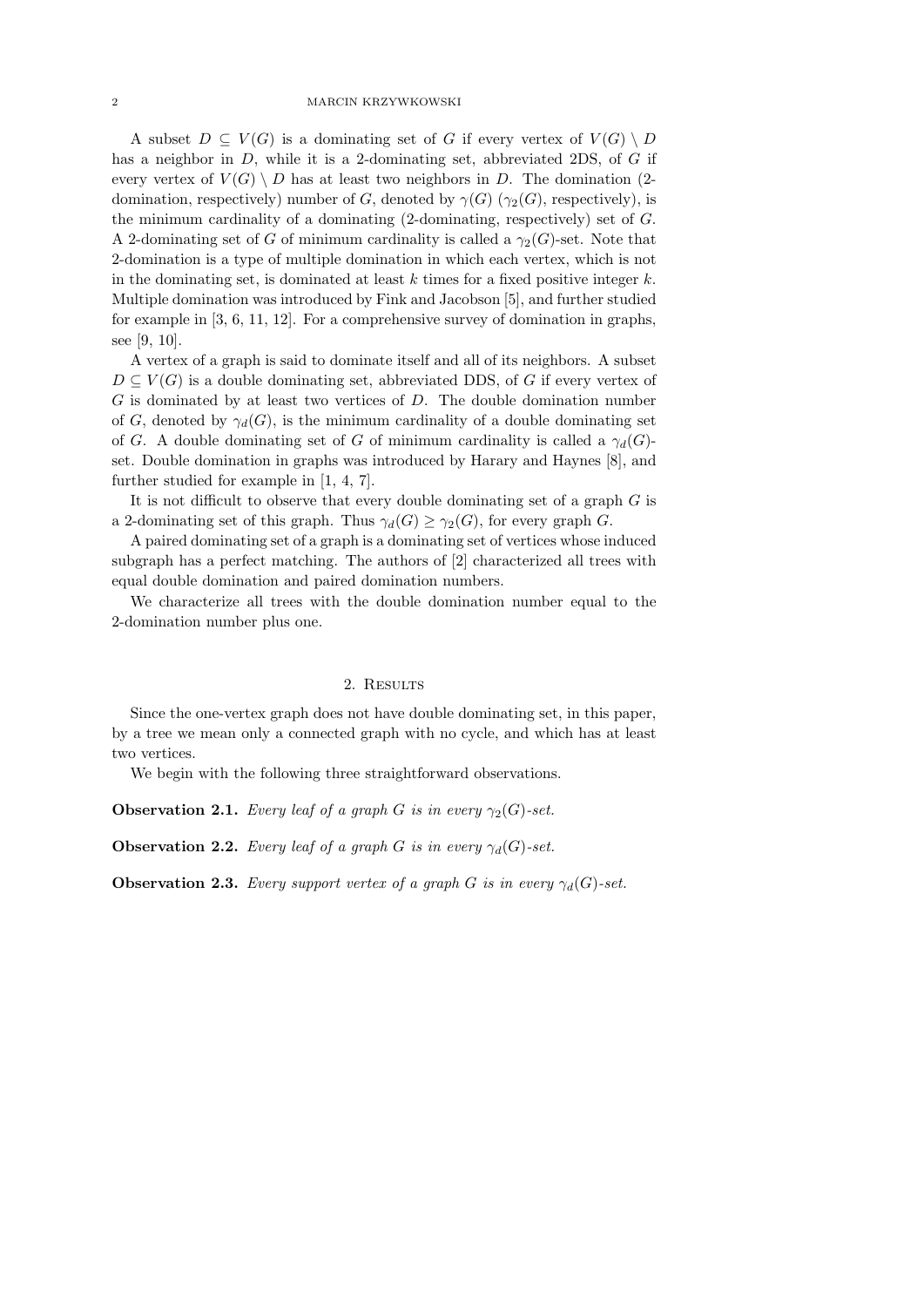It is easy to see that  $\gamma_d(P_2) = \gamma_2(P_2) = 2$ . Now we prove that for every tree different than  $P_2$ , the double domination number is greater than the 2-domination number.

## **Lemma 2.4.** For every tree  $T \neq P_2$  we have  $\gamma_d(T) > \gamma_2(T)$ .

PROOF. Since  $T \neq P_2$ , we have  $\text{diam}(T) \geq 2$ . If  $\text{diam}(T) = 2$ , then T is a star  $K_{1,m}$ . We have  $\gamma_d(T) = m + 1 > m = \gamma_2(T)$ . Now let us assume that  $diam(T) = 3$ . Thus T is a double star. Let n mean the order of the tree T. We have  $\gamma_d(T) = n > n - 1 \geq \gamma_2(T)$ .

Now assume that  $\text{diam}(T) \geq 4$ . Thus the order of the tree T is an integer  $n \geq 5$ . The result we obtain by the induction on the number n. Assume that the lemma is true for every tree  $T'$  of order  $n' < n$ .

First assume that some support vertex of  $T$ , say  $x$ , is strong. Let  $y$  and  $z$ be leaves adjacent to x. Let  $T' = T - y$ . Let D' be any  $\gamma_2(T')$ -set. Of course,  $D' \cup \{y\}$  is a 2DS of the tree T. Thus  $\gamma_2(T) \leq \gamma_2(T') + 1$ . Now let D be any  $\gamma_d(T)$ -set. By Observations 2.2 and 2.3 we have  $y, z, x \in D$ . It is easy to see that  $D \setminus \{y\}$  is a DDS of the tree T'. Therefore  $\gamma_d(T') \leq \gamma_d(T) - 1$ . Now we get  $\gamma_d(T) \ge \gamma_d(T') + 1 > \gamma_2(T') + 1 \ge \gamma_2(T)$ . Henceforth, we can assume that every support vertex of  $T$  is weak.

We now root T at a vertex r of maximum eccentricity diam $(T)$ . Let t be a leaf at maximum distance from r, v be the parent of t, u be the parent of v, and w be the parent of u in the rooted tree. By  $T_x$  let us denote the subtree induced by a vertex x and its descendants in the rooted tree T.

First assume that u is adjacent to a leaf, say x. Let  $T' = T - T_v$ . Let D' be any  $\gamma_2(T')$ -set. Of course,  $D' \cup \{v, t\}$  is a 2DS of the tree T. Thus  $\gamma_2(T) \leq \gamma_2(T') + 2$ . Now let D be any  $\gamma_d(T)$ -set. By Observations 2.2 and 2.3 we have  $t, x, v, u \in D$ . It is easy to see that  $D \setminus \{v, t\}$  is a DDS of the tree T'. Therefore  $\gamma_d(T') \leq \gamma_d(T) - 2$ . Now we get  $\gamma_d(T) \geq \gamma_d(T') + 2 > \gamma_2(T') + 2 \geq \gamma_2(T)$ .

Now assume that among the descendants of  $u$  there is a support vertex, say  $x$ , different than v. The leaf adjacent to x we denote by y. Let  $T' = T - T_v$ . Let us observe that there exists a  $\gamma_2(T')$ -set that contains the vertex u. Let D' be such a set. It is easy to see that  $D' \cup \{t\}$  is a 2DS of the tree T. Thus  $\gamma_2(T) \leq \gamma_2(T') + 1$ . Now let D be any  $\gamma_d(T)$ -set. By Observations 2.2 and 2.3 we have  $t, y, v, x \in D$ . If  $u \in D$ , then it is easy to see that  $D \setminus \{v, t\}$  is a DDS of the tree T'. Now assume that  $u \notin D$ . Let us observe that  $D \cup \{u\} \setminus \{v, t\}$  is a DDS of the tree T'. Therefore  $\gamma_d(T') \leq \gamma_d(T) - 1$ . Now we get  $\gamma_d(T) \geq \gamma_d(T') + 1 > \gamma_2(T') + 1 \geq \gamma_2(T)$ .

Now assume that  $d_T(u) = 2$ . Let  $T' = T - T_v$ . Let D' be any  $\gamma_2(T')$ -set. By Observation 2.1 we have  $u \in D'$ . It is easy to see that  $D' \cup \{t\}$  is a 2DS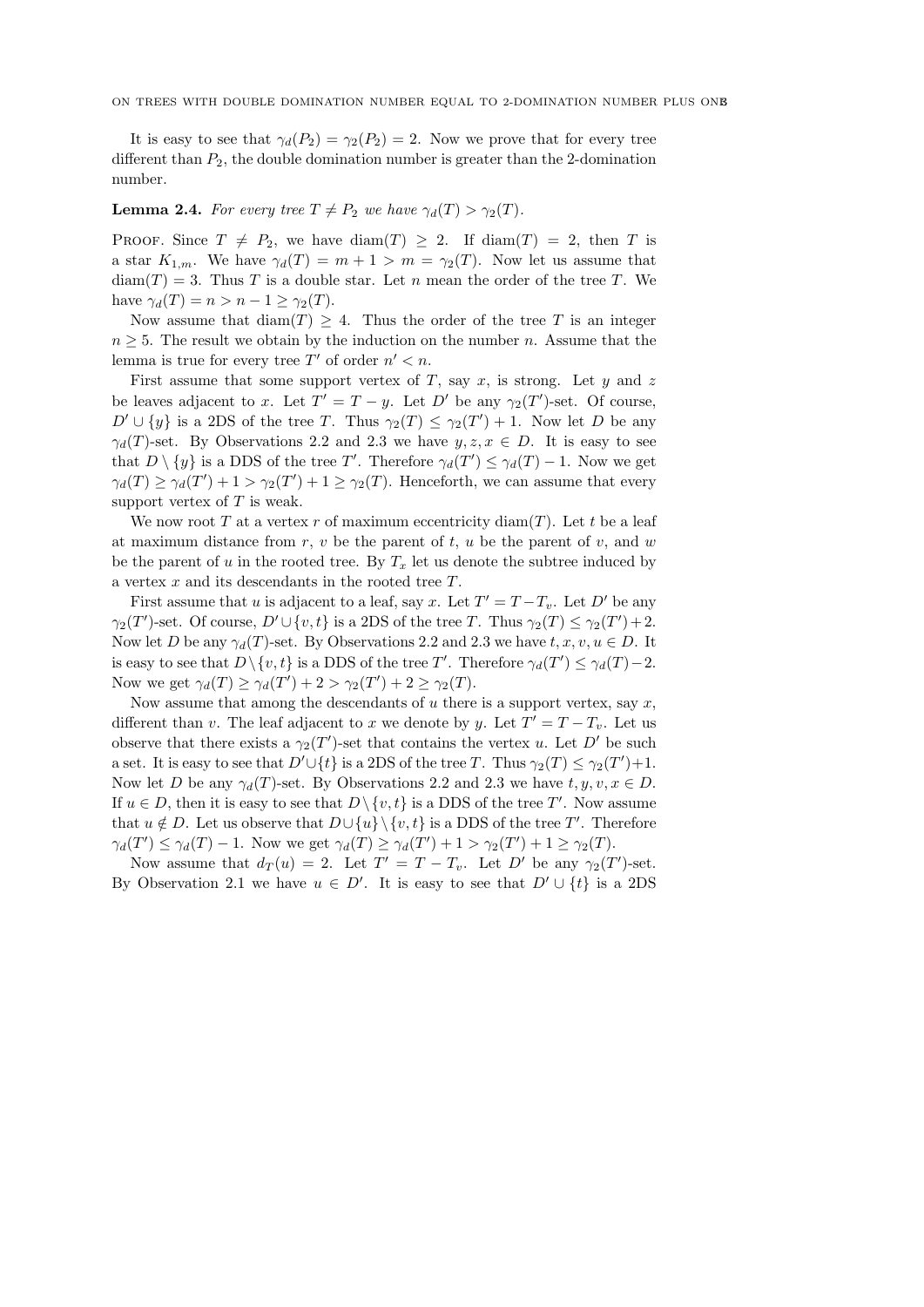of the tree T. Thus  $\gamma_2(T) \leq \gamma_2(T') + 1$ . Now let D be any  $\gamma_d(T)$ -set. By Observations 2.2 and 2.3 we have  $t, v \in D$ . Let us observe that both vertices u and w cannot at the same time be outside  $D$  as the vertex  $u$  has to be dominated at least twice. If  $u, w \in D$ , then it is easy to see that  $D \setminus \{v, t\}$  is a DDS of the tree T'. If  $u \in D$  and  $w \notin D$ , then it is easy to observe that  $D \cup \{w\} \setminus \{v, t\}$ is a DDS of the tree T'. Similarly, if  $w \in D$  and  $u \notin D$ , then  $D \cup \{u\} \setminus \{v, t\}$ is a DDS of the tree T'. Now we conclude that  $\gamma_d(T') \leq \gamma_d(T) - 1$ . We get  $\gamma_d(T) \ge \gamma_d(T') + 1 > \gamma_2(T') + 1 \ge \gamma_2(T).$ 

Now we give a necessary condition for that the double domination number of a tree is equal to its 2-domination number plus one.

**Lemma 2.5.** If  $\gamma_d(T) = \gamma_2(T) + 1$ , then for every  $\gamma_d(T)$ -set D, every vertex of  $V(T) \setminus D$  has degree two.

PROOF. Suppose that there exists a  $\gamma_d(T)$ -set D that does not contain a vertex of  $T$ , say  $x$ , which has degree different than two. By Observation 2.2, every leaf belongs to the set D. Therefore  $d_T(x) \geq 3$ . First assume that some neighbor of x, say y, also does not belong to the set D. By  $T_1$  and  $T_2$  we denote the trees resulting from  $T$  by removing the edge  $xy$ . Let us observe that each one of those trees has at least three vertices. We define  $D_1 = D \cap V(T_1)$  and  $D_2 = D \cap V(T_2)$ . Let us observe that  $D_1$  is a DDS of the tree  $T_1$  and  $D_2$  is a DDS of the tree  $T_2$ . Let  $D'_1$  be any  $\gamma_2(T_1)$ -set and let  $D'_2$  be any  $\gamma_2(T_2)$ -set. By Lemma 2.4 we have  $\gamma_d(T_1) \geq \gamma_2(T_1) + 1$  and  $\gamma_d(T_2) \geq \gamma_2(T_2) + 1$ . Of course,  $D'_1 \cup D'_2$  is a 2DS of the tree T. Thus  $\gamma_2(T) \leq |D'_1 \cup D'_2|$ . Now we get  $\gamma_d(T) = |D| = |D_1 \cup D_2|$  $= |D_1| + |D_2| \ge \gamma_d(T_1) + \gamma_d(T_2) \ge \gamma_2(T_1) + 1 + \gamma_2(T_2) + 1 = |D'_1| + |D'_2| + 2$  $= |D'_1 \cup D'_2| + 2 \ge \gamma_2(T) + 2 > \gamma_2(T) + 1$ , a contradiction.

Now assume that all neighbors of  $x$  belong to the set  $D$ . First assume that there is a neighbor of  $x$ , say  $y$ , such that each one of the two trees resulting from  $T$  by removing the edge  $xy$  has at least three vertices. We get a contradiction similarly as when some neighbor of  $x$  does not belong to the set  $D$ . Now assume that there is no neighbor of  $x$  such that each one of the two trees resulting from T by removing the edge between them has at least three vertices. This implies that  $T$  is a subdivided star of order at least seven. Let  $n$  mean the number of vertices of the tree T. We have  $\gamma_d(T) = n - 1 = (n + 1)/2 + 1 + (n - 5)/2$  $=\gamma_2(T) + 1 + (n-5)/2 > \gamma_2(T) + 1$ , a contradiction.

Let T be a tree. If T is a path, then let  $C(T)$  be a one-element set containing a support vertex of T. If T is not a path, then let  $C(T)$  be a set of vertices of T which have degree at least three. We say that two vertices of  $C(T)$  are linked if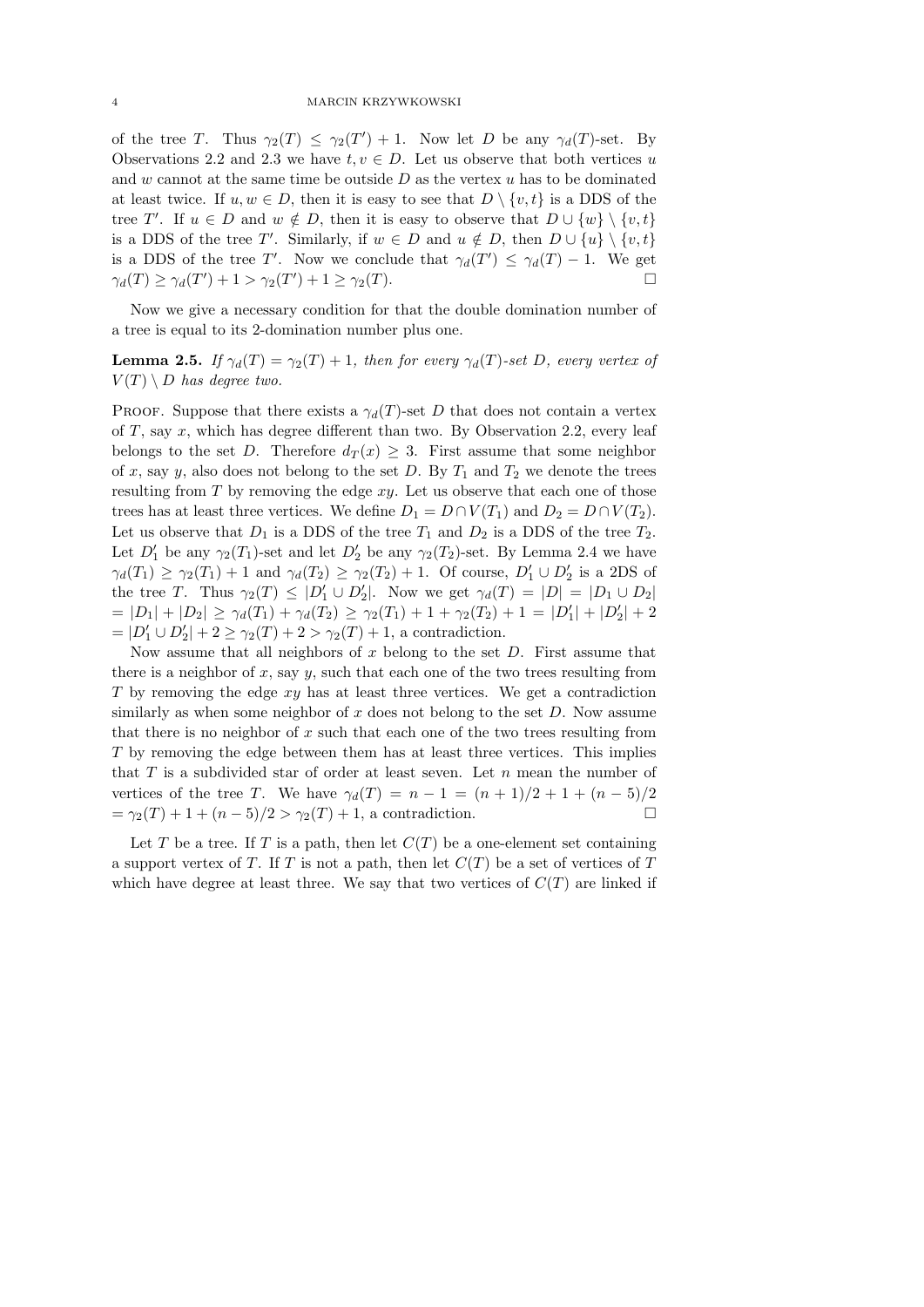the path joining them in  $T$  is such that all its interior vertices have degree two. Then the path is called a link. The length of a link is the number of its edges. Paths joining leaves of T to vertices of  $C(T)$  we call chains. The length of a chain is the number of its edges.

Let  $\mathcal{T}_0$  be a family of trees T such that every link has length two, every chain has length one or three, and each vertex of  $C(T)$  is adjacent to at least one chain of length one.

Now we prove that for every tree of the family  $\mathcal{T}_0$ , the double domination number is equal to the 2-domination number plus one.

## Lemma 2.6. If  $T \in \mathcal{T}_0$ , then  $\gamma_d(T) = \gamma_2(T) + 1$ .

PROOF. Let us observe that for any tree  $T$  the following algorithm finds a 2dominating set of minimum cardinality. Label vertices of  $T$  as taken, omitted, and undecided. Initialize by calling every vertex undecided. Root  $T$  at any vertex, say r. Let  $v \neq r$  be a vertex of T, which has not already been decided, and such that all its children have been decided. If all children of v have been omitted, then take v. If exactly one child of v has been taken, then omit v and take its parent. If at least two children of  $v$  have been taken, then omit  $v$ . When all children of  $r$ are decided, take  $r$  if at most one child of  $r$  has been taken; otherwise omit  $r$ . It is not very difficult to observe that the taken vertices form a  $\gamma_2(T)$ -set.

By Observations 2.2 and 2.3, every DDS of T contains all leaves and support vertices. Let us observe that the set of all leaves and support vertices is a DDS of the tree T. Therefore these vertices form a  $\gamma_d(T)$ -set. Rooting T at the center vertex of a link, and running the algorithm above we see that a  $\gamma_2(T)$ -set contains all vertices of T excluding support vertices. Let us observe that the number of non-support vertices of T is one less than the number of all leaves and support vertices of T. Therefore  $\gamma_d(T) = \gamma_2(T) + 1$ .

We characterize all trees with the double domination number equal to the 2 domination number plus one. For this purpose we introduce a family  $\mathcal T$  of trees  $T$ that either belong to the family  $\mathcal{T}_0$ , or can be obtained from an element of  $\mathcal{T}_0$ , say  $T'$ , in the following way. Let x mean a leaf of  $T'$ . If the neighbor of x is a strong support vertex or has degree at least three, then we can attach a vertex by joining it to the leaf  $x$ . If the neighbor of  $x$  is a strong support vertex, then we can attach a tree of the family  $\mathcal{T}_0$  by joining its any leaf to the leaf x.

Now we prove that for every tree of the family  $\mathcal{T}$ , the double domination number is equal to the 2-domination number plus one.

**Lemma 2.7.** If  $T \in \mathcal{T}$ , then  $\gamma_d(T) = \gamma_2(T) + 1$ .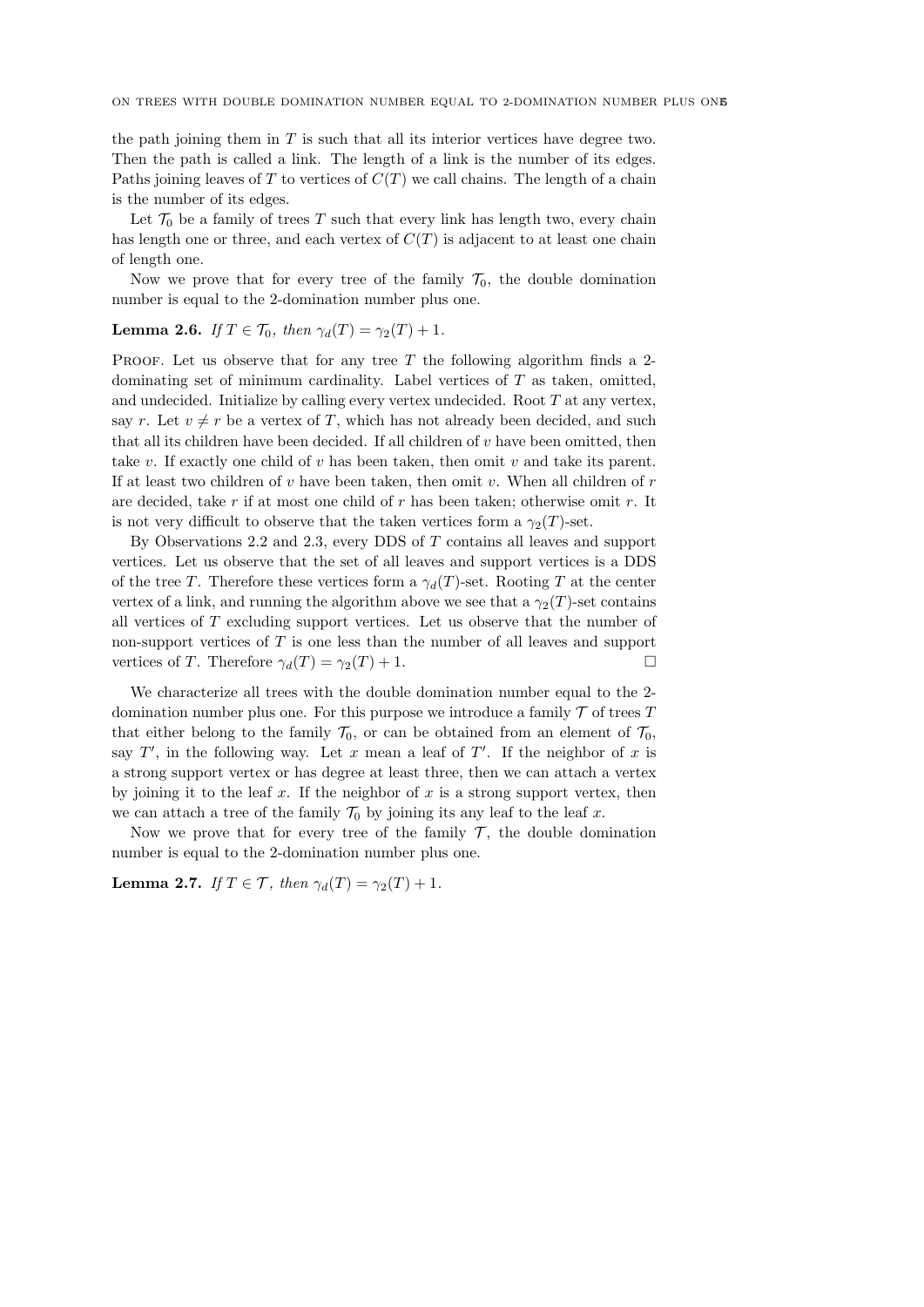PROOF. If  $T \in \mathcal{T}_0$ , then by Lemma 2.6 we have  $\gamma_d(T) = \gamma_2(T) + 1$ . Now assume that  $T \in \mathcal{T} \setminus \mathcal{T}_0$ . First assume that T can be obtained from an element of  $\mathcal{T}_0$ , say T', by attaching a vertex, say  $w$ , by joining it to a leaf of  $T'$ , say  $x$ . The neighbor of x we denote by  $\gamma$ . The vertex  $\gamma$  is a strong support vertex or has degree at least three. Let D' be any  $\gamma_d(T')$ -set. By Observation 2.2 we have  $x \in D'$ . It is easy to see that  $D' \cup \{w\}$  is a DDS of the tree T. Thus  $\gamma_d(T) \leq \gamma_d(T') + 1$ . Rooting T at the vertex x, and running the earlier algorithm we get a  $\gamma_2(T)$ -set which contains the vertex x. Let D be such a set. By Observation 2.1 we have  $w \in D$ . It is easy to see that  $D \setminus \{w\}$  is a 2DS of the tree T'. Therefore  $\gamma_2(T') \leq \gamma_2(T) - 1$ . Now we get  $\gamma_d(T) \leq \gamma_d(T') + 1 = \gamma_2(T') + 2 \leq \gamma_2(T) + 1$ . On the other hand, by Lemma 2.4 we have  $\gamma_d(T) \geq \gamma_2(T) + 1$ . This implies that  $\gamma_d(T) = \gamma_2(T) + 1$ .

Now assume that T can be obtained from an element of  $\mathcal{T}_0$ , say T', by attaching a tree of the family  $\mathcal{T}_0$ , say H, by joining its leaf, say w, to a leaf of T', say x, adjacent to a strong support vertex, say  $y$ . Let  $z$  mean a leaf adjacent to  $y$  and different from x. Let D' be any  $\gamma_d(T')$ -set and let  $D_H$  be any  $\gamma_d(H)$ -set. By Observations 2.2 and 2.3 we have  $x, y, z \in D'$  and  $w \in D_H$ . It is easy to observe that  $D' \cup D_H \setminus \{x\}$  is a DDS of the tree T. Thus  $\gamma_d(T) \leq \gamma_d(T') + \gamma_d(H) - 1$ . Rooting T at the vertex x, and running the earlier algorithm we get a  $\gamma_2(T)$ set that contains the vertices  $x$  and  $w$ . Let  $D$  be such a set. It is easy to see that  $D \cap V(T')$  is a 2DS of the tree T' and  $D \cap V(H)$  is a 2DS of the tree H. Therefore  $\gamma_2(T') + \gamma_2(H) \leq \gamma_2(T)$ . Now we get  $\gamma_d(T) \leq \gamma_d(T') + \gamma_d(H) - 1$  $=\gamma_2(T') + 1 + \gamma_2(H) + 1 - 1 = \gamma_2(T') + \gamma_2(H) + 1 \leq \gamma_2(T) + 1$ . This implies that  $\gamma_d(T) = \gamma_2(T) + 1.$ 

Now we prove that if the double domination number of a tree is equal to its 2-domination number plus one, then the tree belongs to the family  $\mathcal{T}$ .

# **Lemma 2.8.** Let T be a tree. If  $\gamma_d(T) = \gamma_2(T) + 1$ , then  $T \in \mathcal{T}$ .

lemma is true for every tree  $T'$  of order  $n' < n$ .

PROOF. Let  $n$  mean the number of vertices of the tree  $T$ . We proceed by induction on this number. If diam(T) = 1, then  $T = P_2$ . We have  $\gamma_d(T) = 2 = \gamma_2(T)$  $\neq \gamma_2(T) + 1$ . If diam(T) = 2, then T is a star. It is easy to see that  $T \in \mathcal{T}_0 \subseteq \mathcal{T}$ . Now assume that  $\text{diam}(T) \geq 3$ . Thus the order of the tree T is an integer  $n \geq 4$ . The result we obtain by the induction on the number n. Assume that the

First assume that T has a chain of length at least seven, say ending  $gfedcba$ , where a is a leaf. Let  $T' = T - a - b - c - d - e - f$ . Let D' be any  $\gamma_2(T')$ -set. By Observation 2.1 we have  $g \in D'$ . It is easy to observe that  $D' \cup \{e, c, a\}$  is a 2DS of the tree T. Thus  $\gamma_2(T) \leq \gamma_2(T') + 3$ . Now let us observe that there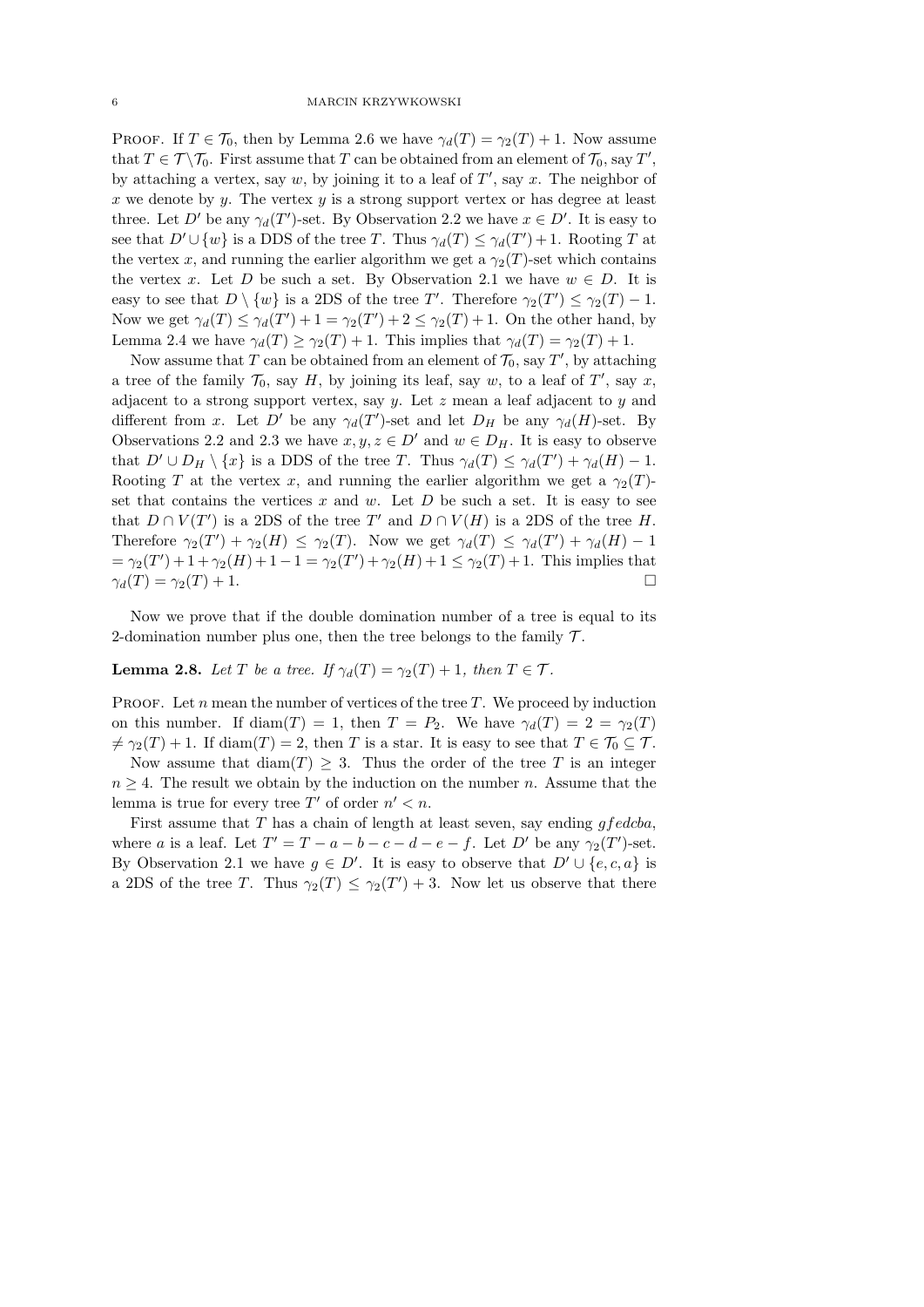exists a  $\gamma_d(T)$ -set that does not contain the vertices c and f. Let D be such a set. By Observations 2.2 and 2.3 we have  $a, b \in D$ . The vertex d has to be dominated twice, thus  $d, e \in D$ . Observe that  $D \setminus \{e, d, b, a\}$  is a DDS of the tree T'. Therefore  $\gamma_d(T') \leq \gamma_d(T) - 4$ . Now we get  $\gamma_d(T') \leq \gamma_d(T) - 4 = \gamma_2(T) - 3 \leq \gamma_2(T')$ . This is a contradiction as by Lemma 2.4 we have  $\gamma_d(T') > \gamma_2(T')$ . Therefore every chain of T has length at most six.

Now assume that some vertex of  $C(T)$ , say x, is adjacent to a chain of length six, say x fedcba. Let  $T' = T - a - b - c$  and  $T'' = T' - d$ . Let  $D'$  be any  $\gamma_2(T')$ -set. It is easy to see that  $D' \cup \{a, c\}$  is a 2DS of the tree T. Thus  $\gamma_2(T) \leq \gamma_2(T') + 2$ . Now let us observe that there exists a  $\gamma_d(T)$ -set that does not contain the vertex c. Let D be such a set. By Observations 2.2 and 2.3 we have  $a, b \in D$ . Observe that  $D \setminus \{a, b\}$  is a DDS of the tree T'. Therefore  $\gamma_d(T') \leq \gamma_d(T) - 2$ . Now we get  $\gamma_d(T') \leq \gamma_d(T) - 2 = \gamma_2(T) - 1 \leq \gamma_2(T') + 1$ . On the other hand, by Lemma 2.4 we have  $\gamma_d(T') \geq \gamma_2(T') + 1$ . This implies that  $\gamma_d(T') = \gamma_2(T') + 1$ . By the inductive hypothesis we have  $T' \in \mathcal{T}$ . Let  $D''$  be any  $\gamma_2(T'')$ -set. By Observation 2.1 we have  $e \in D''$ . It is easy to observe that  $D'' \cup \{c, a\}$  is a 2DS of the tree T. Thus  $\gamma_2(T) \leq \gamma_2(T'') + 2$ . Now let us observe that there exists a  $\gamma_d(T)$ -set that does not contain the vertices  $c$  and  $f$ . Let  $D$  be such a set. By Observations 2.2 and 2.3 we have  $a, b \in D$ . The vertex c has to be dominated twice, thus  $d \in D$ . Let us observe that  $D \cup \{f\} \setminus \{d, b, a\}$  is a DDS of the tree T''. Therefore  $\gamma_d(T'') \leq \gamma_d(T) - 2$ . Now we get  $\gamma_d(T'') \leq \gamma_d(T) - 2 = \gamma_2(T) - 1 \leq \gamma_2(T'') + 1$ . This implies that  $\gamma_d(T'') = \gamma_2(T'') + 1$ . By the inductive hypothesis we have  $T'' \in \mathcal{T}$ . Observe that  $T'' \notin \mathcal{T}_0$  as the tree T'' has a chain of length two. Thus  $T'' \in \mathcal{T} \setminus \mathcal{T}_0$ . This implies that tree  $T''$  can be obtained in a way described in the definition of the family T. Let  $T''' = T'' - d$ . Let us observe that the only components which can form the tree  $T''$  are  $T'''$  and the one-vertex graph. Thus  $T''' \in \mathcal{T}_0$ . Since  $T' \in \mathcal{T}$ , it follows from the definitions of the families  $\mathcal{T}_0$  and  $\mathcal{T}$  that x is a strong support vertex of  $T'''$ . The tree T can be obtained from  $T'''$  by attaching a path  $P_5$  by joining its any leaf to the leaf f. Thus  $T \in \mathcal{T}$ .

Now assume that some vertex of  $C(T)$ , say x, is adjacent to a chain of length five, say xedcba. Let  $T' = T - a - b - c - d$ . Let D' be any  $\gamma_2(T')$ -set. By Observation 2.1 we have  $e \in D'$ . It is easy to observe that  $D' \cup \{c, a\}$  is a 2DS of the tree T. Thus  $\gamma_2(T) \leq \gamma_2(T') + 2$ . Now let us observe that there exists a  $\gamma_d(T)$ set that does not contain the vertex  $c$ . Let  $D$  be such a set. By Observations 2.2 and 2.3 we have  $a, b \in D$ . The vertex d has to be dominated twice, thus  $d, e \in D$ . By Lemma 2.5 we have  $x \in D$ . It is easy to see that  $D \setminus \{d, b, a\}$  is a DDS of the tree T'. Therefore  $\gamma_d(T') \leq \gamma_d(T) - 3$ . Now we get  $\gamma_d(T') \leq \gamma_d(T) - 3$  $=\gamma_2(T)-2\leq \gamma_2(T')$ , a contradiction.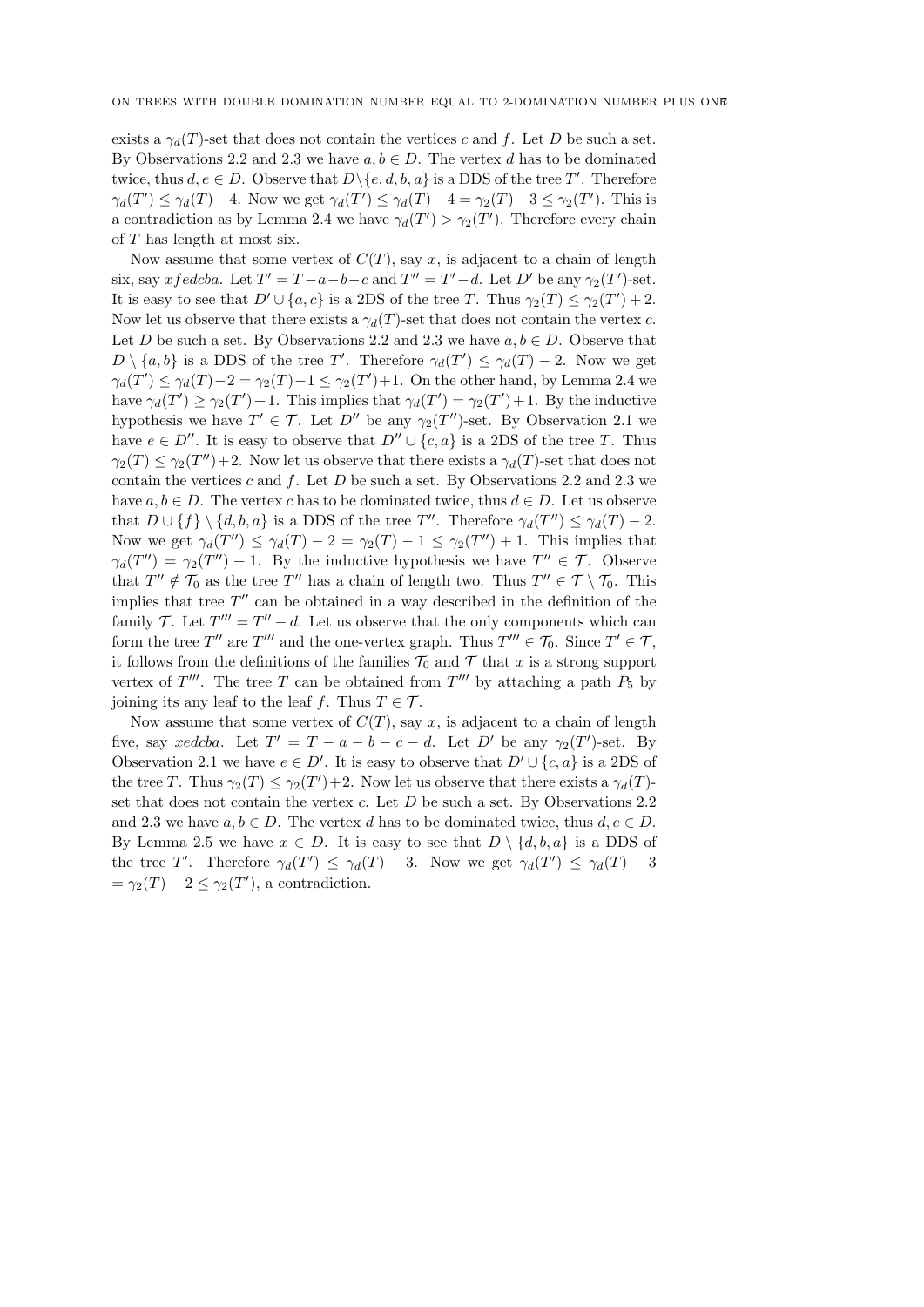Now assume that some vertex of  $C(T)$ , say x, is adjacent to a chain of length four, say xdcba. Let  $T' = T - a - b$  and  $T'' = T' - c$ . Let D' be any  $\gamma_2(T')$ -set. By Observation 2.1 we have  $c \in D'$ . It is easy to see that  $D' \cup \{a\}$  is a 2DS of the tree T. Thus  $\gamma_2(T) \leq \gamma_2(T') + 1$ . Now let us observe that there exists a  $\gamma_d(T)$ -set that does not contain the vertex  $c$ . Let  $D$  be such a set. By Observations 2.2 and 2.3 we have  $a, b \in D$ . Let us observe that  $D \cup \{c\} \setminus \{a, b\}$  is a DDS of the tree T'. Therefore  $\gamma_d(T') \leq \gamma_d(T) - 2$ . Now we get  $\gamma_d(T') \leq \gamma_d(T) - 2$  $=\gamma_2(T) - 1 \leq \gamma_2(T') + 1$ . This implies that  $\gamma_d(T') = \gamma_2(T') + 1$ . By the inductive hypothesis we have  $T' \in \mathcal{T}$ . Observe that  $T' \notin \mathcal{T}_0$  as the tree  $T'$  has a chain of length two. Thus  $T' \in \mathcal{T} \setminus \mathcal{T}_0$ . This implies that the tree  $T'$  can be obtained in a way described in the definition of the family  $\mathcal T$ . Let us observe that the only components which can form the tree  $T'$  are  $T''$  and the one-vertex graph. Thus  $T'' \in \mathcal{T}_0$ . The tree T can be obtained from T'' by attaching a path  $P_3$  by joining its any leaf to the leaf d. Thus  $T \in \mathcal{T}$ .

Now assume that every chain of T has length at most three. First assume that the set  $C(T)$  contains exactly one vertex, say x. Thus the tree T can be obtained from a star by subdividing each one of its edges at most twice. Assume that  $x$  is adjacent to at least two chains of length two. Let  $xba$  and  $xdc$  mean chains adjacent to x. Let  $T' = T - a - b$ . Let us observe that there exists a  $\gamma_2(T')$ -set that contains the vertex x. Let D' be such a set. It is easy to see that  $D' \cup \{a\}$  is a 2DS of the tree T. Thus  $\gamma_2(T) \leq \gamma_2(T') + 1$ . Now let D be any  $\gamma_d(T)$ -set. By Observations 2.2 and 2.3 we have  $a, b, d \in D$ . By Lemma 2.5 we have  $x \in D$ . It is easy to see that  $D \setminus \{a, b\}$  is a DDS of the tree T'. Therefore  $\gamma_d(T') \leq \gamma_d(T) - 2$ . Now we get  $\gamma_d(T') \leq \gamma_d(T) - 2 = \gamma_2(T) - 1 \leq \gamma_2(T')$ , a contradiction. Therefore  $x$  is adjacent to at most one chain of length two. If  $x$  is adjacent to a chain of length one or two, then from the definitions of the families  $\mathcal{T}_0$  and  $\mathcal T$  it follows that  $T \in \mathcal T$ . Now assume that x is not adjacent to any chain of length one or two. Thus every chain adjacent to  $x$  has length three. We have  $\gamma_d(T) = n - d_T(x) + 1 = n - d_T(x) - 1 + 2 = \gamma_2(T) + 2 > \gamma_2(T) + 1$ , a contradiction.

Now assume that the set  $C(T)$  has at least two elements. Let x mean a vertex of  $C(T)$  adjacent to exactly one link. Thus x is adjacent to at least two chains. First assume that  $x$  is adjacent to a chain of length three, say  $xcba$ . Assume that  $d_T(x) \geq 4$ . Let  $T' = T - a - b - c$ . Let D' be any  $\gamma_2(T')$ -set. It is easy to see that  $D' \cup \{a, c\}$  is a 2DS of the tree T. Thus  $\gamma_2(T) \leq \gamma_2(T') + 2$ . Now let us observe that there exists a  $\gamma_d(T)$ -set that does not contain the vertex c. Let D be such a set. By Observations 2.2 and 2.3 we have  $a, b \in D$ . Observe that  $D \setminus \{a, b\}$  is a DDS of the tree T'. Therefore  $\gamma_d(T') \leq \gamma_d(T) - 2$ . Now we get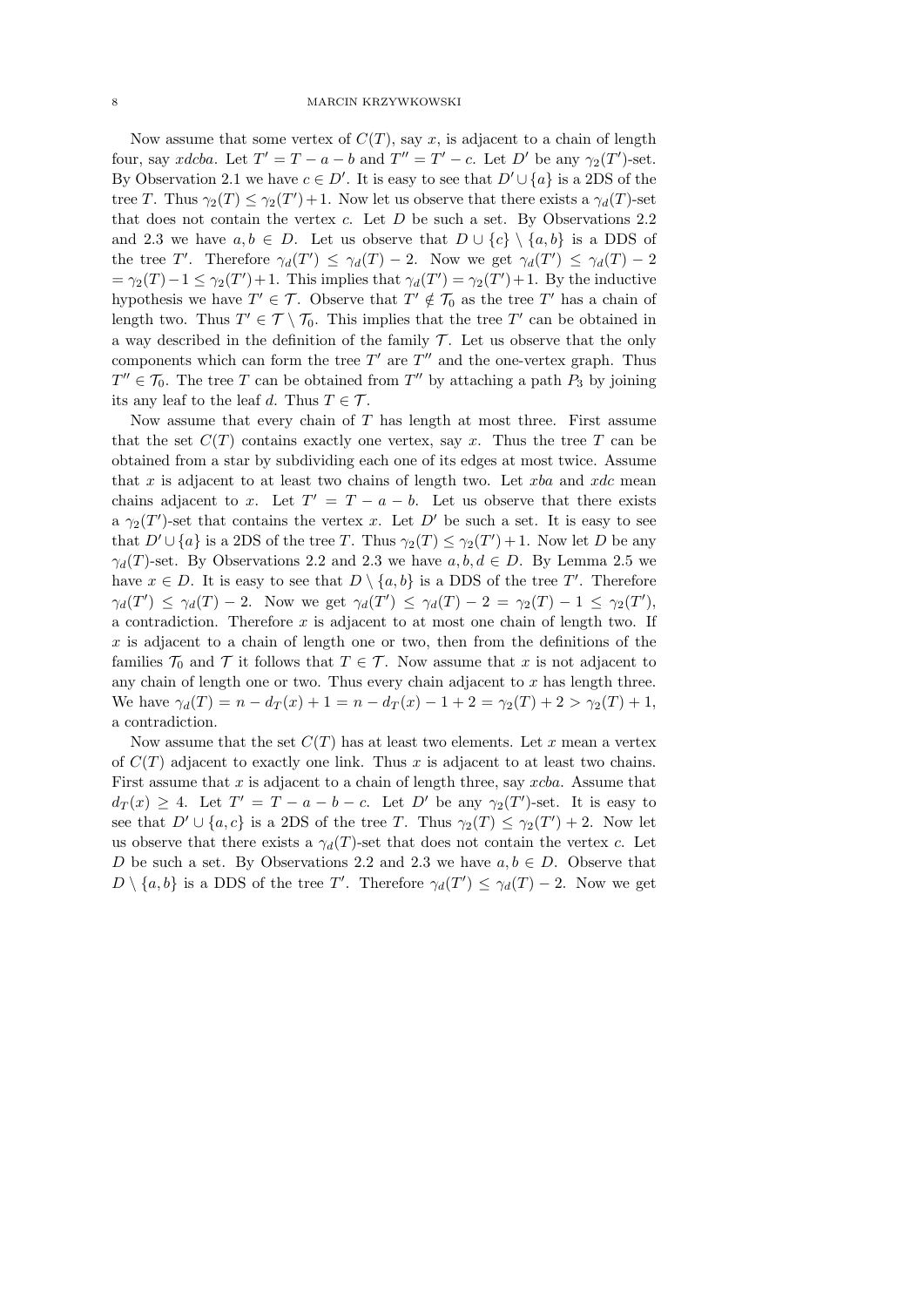$\gamma_d(T') \leq \gamma_d(T) - 2 = \gamma_2(T) - 1 \leq \gamma_2(T') + 1$ . This implies that  $\gamma_d(T') = \gamma_2(T') + 1$ . By the inductive hypothesis we have  $T' \in \mathcal{T}$ . It follows from the definitions of the families  $\mathcal{T}_0$  and  $\mathcal{T}$  that  $T \in \mathcal{T}$ .

Now assume that  $d_T(x) = 3$ . First assume that the chain adjacent to x and different from  $xcba$  has length three. Let  $xfed$  mean this chain. The neighbor of x other than c and f we denote by y. First assume that  $d_T(y) \geq 3$ . Let  $T' = T - a - b$ . Let D' be any  $\gamma_2(T')$ -set. By Observation 2.1 we have  $c \in D'$ . It is easy to see that  $D' \cup \{a\}$  is a 2DS of the tree T. Thus  $\gamma_2(T) \leq \gamma_2(T') + 1$ . Now let D be any  $\gamma_d(T)$ -set. By Observations 2.2 and 2.3 we have  $a, b \in D$ . By Lemma 2.5 we have  $x, y \in D$ . The set D is minimal, thus  $c \notin D$ . Observe that  $D \setminus \{a, b\}$  is a DDS of the tree T'. Therefore  $\gamma_d(T') \leq \gamma_d(T) - 1$ . Now we get  $\gamma_d(T') \leq \gamma_d(T) - 1 = \gamma_2(T) \leq \gamma_2(T') + 1$ . This implies that  $\gamma_d(T') = \gamma_2(T') + 1$ . By the inductive hypothesis we have  $T' \in \mathcal{T}$ . This is a contradiction as no tree of the family  $\mathcal T$  has a link of length one.

Now assume that  $d_T(y) = 2$ . The neighbor of y other than x we denote by z. First assume that  $d_T(z) \geq 3$ . Let  $T' = T - a - b - c - d - e - f - x$ . Let D' be any  $\gamma_2(T')$ -set. It is easy to observe that  $D' \cup \{a, c, d, f\}$  is a 2DS of the tree T. Thus  $\gamma_2(T) \leq \gamma_2(T') + 4$ . Now let us observe that there exists a  $\gamma_d(T)$ -set that does not contain the vertices c and f. Let D be such a set. By Observations 2.2 and 2.3 we have  $a, b, d, e \in D$ . By Lemma 2.5 we have  $x, z \in D$ . The vertex x has to be dominated twice, thus  $y \in D$ . It is easy to see that  $D \setminus \{a, b, d, e, x\}$  is a DDS of the tree T'. Therefore  $\gamma_d(T') \leq \gamma_d(T) - 5$ . Now we get  $\gamma_d(T') \leq \gamma_d(T) - 5 = \gamma_2(T) - 4 \leq \gamma_2(T')$ , a contradiction.

Now assume that  $d_T(z) = 2$ . The neighbor of z other than y we denote by k. First assume that  $d_T(k) \geq 3$ . Let  $T' = T - a - b$  and  $T'' = T' - c - d - e - f$ . By  $T_x$  ( $T_k$ , respectively) we denote the component of  $T - yz$  which contains the vertex x (k, respectively). Let  $T'_x$  mean the component of  $T'-yz$  which contains the vertex x. Similarly as earlier we conclude that  $\gamma_d(T') = \gamma_2(T') + 1$ . By the inductive hypothesis we have  $T' \in \mathcal{T}$ . Observe that  $T' \notin \mathcal{T}_0$  as the tree T' has a link of length three. Thus  $T' \in \mathcal{T} \setminus \mathcal{T}_0$ . This implies that the tree  $T'$  can be obtained in a way described in the definition of the family  $\mathcal T$ . Let us observe the only components which can form the tree T' are  $T'_x$  and  $T_k$ . Thus  $T_k \in \mathcal{T}_0$ . Let  $D''$  be any  $\gamma_2(T'')$ -set. It is easy to observe that  $D'' \cup \{a, c, d, f\}$  is a 2DS of the tree T. Thus  $\gamma_2(T) \leq \gamma_2(T'') + 4$ . Now let us observe that there exists a  $\gamma_d(T)$ -set that does not contain the vertices c and f. Let D be such a set. By Observations 2.2 and 2.3 we have  $a, b, d, e \in D$ . Observe that  $D \setminus \{a, b, d, e\}$ is a DDS of the tree T''. Therefore  $\gamma_d(T'') \leq \gamma_d(T) - 4$ . Now we get  $\gamma_d(T'')$  $\leq \gamma_d(T) - 4 = \gamma_2(T) - 3 \leq \gamma_2(T'') + 1$ . This implies that  $\gamma_d(T'') = \gamma_2(T'') + 1$ .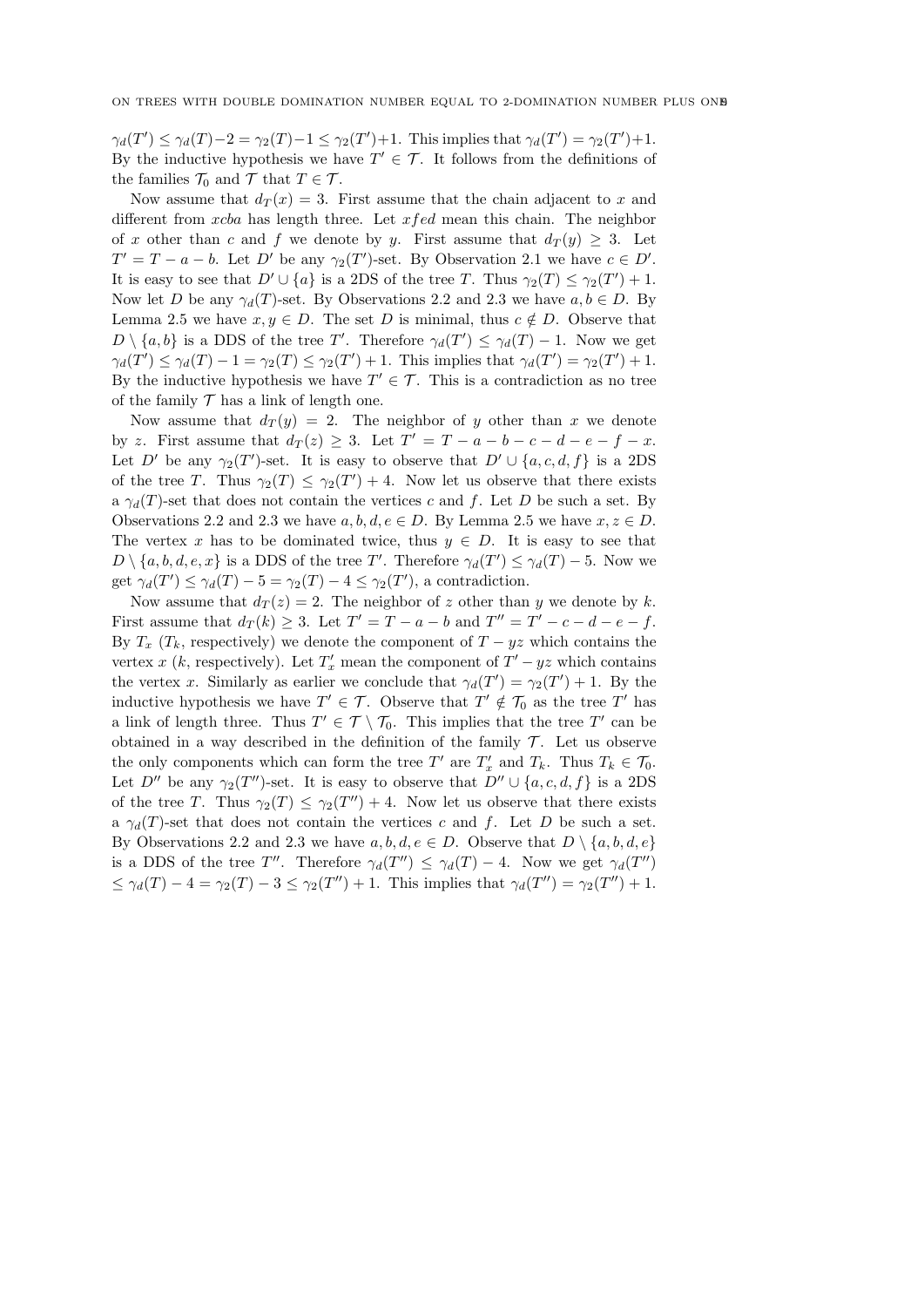By the inductive hypothesis we have  $T'' \in \mathcal{T}$ . Since  $T' \in \mathcal{T}_0$ , it follows from the definitions of the families  $\mathcal{T}_0$  and  $\mathcal{T}$  that  $T'' \in \mathcal{T}_0$ . Thus k is adjacent to a leaf in  $T''$ , and consequently, the vertex k is a strong support vertex of  $T_k$ . The tree T can be obtained from the trees  $T_x$  and  $T_k$  by joining the leaves y and z. Thus  $T \in \mathcal{T}$ .

Now assume that  $d_T(k) = 2$ . Let  $T' = T - a - b - c - d - e - f - x - y - z$ . Let  $D'$ be any  $\gamma_2(T')$ -set. By Observation 2.1 we have  $k \in D'$ . It is easy to observe that  $D' \cup \{y, a, c, d, f\}$  is a 2DS of the tree T. Thus  $\gamma_2(T) \leq \gamma_2(T') + 5$ . Now let us observe that there exists a  $\gamma_d(T)$ -set that does not contain the vertices c, f, and z. Let D be such a set. By Observations 2.2 and 2.3 we have  $a, b, d, e \in D$ . The vertex x has to be dominated twice, thus  $x, y \in D$ . Observe that  $D \setminus \{a, b, d, e, x, y\}$ is a DDS of the tree T'. Therefore  $\gamma_d(T') \leq \gamma_d(T) - 6$ . Now we get  $\gamma_d(T')$  $\leq \gamma_d(T) - 6 = \gamma_2(T) - 5 \leq \gamma_2(T')$ , a contradiction.

Now assume that the chain adjacent to  $x$  and different from  $xcba$  has length two. Let  $\text{red}$  mean this link. The neighbor of  $x$  other than  $c$  and  $e$  we denote by y. Let  $T' = T - a - b$ . Similarly as earlier we conclude that  $\gamma_d(T') = \gamma_2(T') + 1$ . By the inductive hypothesis we have  $T' \in \mathcal{T}$ . Observe that  $T' \notin \mathcal{T}_0$  as the tree  $T'$ has a chain of length two. Thus  $T' \in \mathcal{T} \setminus \mathcal{T}_0$ . This implies that the tree  $T'$  can be obtained in a way described in the definition of the family  $\mathcal T$ . Let us observe that the only components which can form the tree  $T'$  are  $T' - d$  and the one-vertex graph. Thus  $T' - d \in \mathcal{T}_0$ . Let  $T'' = T - d$ . It follows from the definition of the family  $\mathcal{T}_0$  that  $T'' \in \mathcal{T}_0$ . The tree T can be obtained from  $T''$  by attaching a vertex by joining it to the leaf c. Thus  $T \in \mathcal{T}$ .

Now assume that the chain adjacent to  $x$  and different from  $xcba$  has length one. Let  $T' = T - a - b$ . Similarly as earlier we conclude that  $\gamma_d(T') = \gamma_2(T') + 1$ . By the inductive hypothesis we have  $T' \in \mathcal{T}$ . It follows from the definitions of the families  $\mathcal{T}_0$  and  $\mathcal{T}$  that  $T \in \mathcal{T}$ .

Now assume that every chain adjacent to  $x$  has length at most two. First assume that x is adjacent to a chain of length two, say  $xba$ . Assume that x is also adjacent to another chain of length two, say xdc. Let  $T' = T - a - b$ . Let us observe that there exists a  $\gamma_2(T')$ -set that contains the vertex x. Let D' be such a set. It is easy to see that  $D' \cup \{a\}$  is a 2DS of the tree T. Thus  $\gamma_2(T) \leq \gamma_2(T') + 1$ . Now let D be any  $\gamma_d(T)$ -set. By Observations 2.2 and 2.3 we have  $a, b, d \in D$ . By Lemma 2.5 we have  $x \in D$ . It is easy to see that  $D \setminus \{a, b\}$  is a DDS of the tree T'. Therefore  $\gamma_d(T') \leq \gamma_d(T) - 2$ . Now we get  $\gamma_d(T') \leq \gamma_d(T) - 2 = \gamma_2(T) - 1 \leq \gamma_2(T')$ , a contradiction.

Thus every chain adjacent to  $x$  and different from  $xba$  has length one. Let xc mean a chain adjacent to x. First assume that  $d_T(x) \geq 4$ . Let  $T' = T - c$ .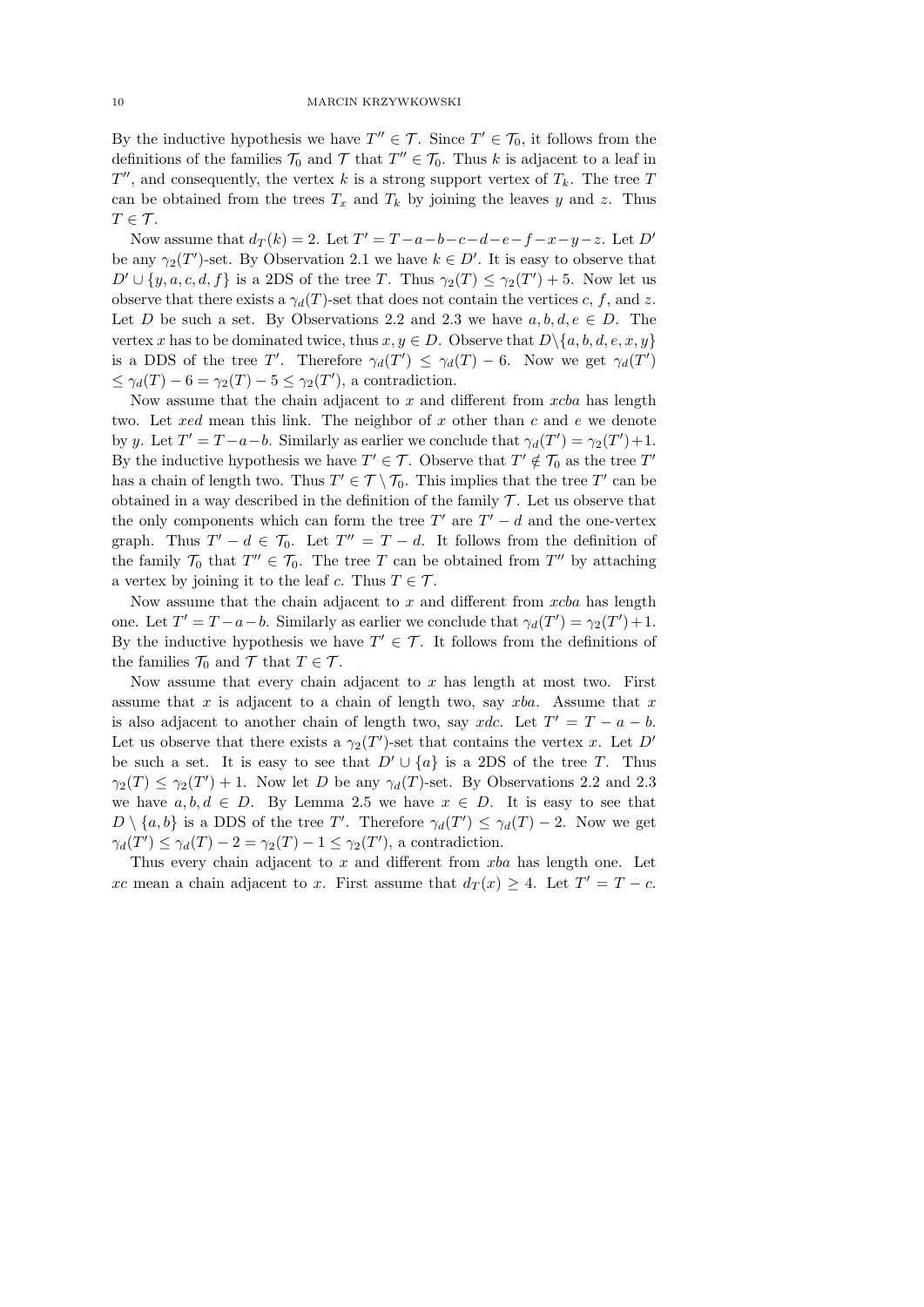Let D' be any  $\gamma_2(T')$ -set. Of course,  $D' \cup \{c\}$  is a 2DS of the tree T. Thus  $\gamma_2(T) \leq \gamma_2(T') + 1$ . Now let D be any  $\gamma_d(T)$ -set. By Observations 2.2 and 2.3 we have  $b, c \in D$ . By Lemma 2.5 we have  $x \in D$ . It is easy to see that  $D \setminus \{c\}$ is a DDS of the tree T'. Therefore  $\gamma_d(T') \leq \gamma_d(T) - 1$ . Now we get  $\gamma_d(T')$  $\leq \gamma_d(T) - 1 = \gamma_2(T) \leq \gamma_2(T') + 1$ . This implies that  $\gamma_d(T') = \gamma_2(T') + 1$ . By the inductive hypothesis we have  $T' \in \mathcal{T}$ . It follows from the definitions of the families  $\mathcal{T}_0$  and  $\mathcal{T}$  that  $T \in \mathcal{T}$ .

Now assume that  $d_T(x) = 3$ . The neighbor of x other than b and c we denote by y. First assume that  $d_T(y) \geq 3$ . Let  $T' = T - a$ . Let D' be any  $\gamma_2(T')$ -set. Of course,  $D' \cup \{a\}$  is a 2DS of the tree T. Thus  $\gamma_2(T) \leq \gamma_2(T') + 1$ . Now let D be any  $\gamma_d(T)$ -set. By Observations 2.2 and 2.3 we have  $a, b, x \in D$ . It is easy to see that  $D \setminus \{a\}$  is a DDS of the tree T'. Therefore  $\gamma_d(T') \leq \gamma_d(T) - 1$ . Now we get  $\gamma_d(T') \leq \gamma_d(T) - 1 = \gamma_2(T) \leq \gamma_2(T') + 1$ . This implies that  $\gamma_d(T') = \gamma_2(T') + 1$ . By the inductive hypothesis we have  $T' \in \mathcal{T}$ . This is a contradiction as no tree of the family  $\mathcal T$  has a link of length one.

Now assume that  $d_T(y) = 2$ . The neighbor of y other than x we denote by z. First assume that  $d_T(z) \geq 3$ . Let T' be a tree obtained from  $T - a - b - c$ by attaching a vertex, say  $t$ , by joining it to the vertex  $z$ . Let us observe that there exists a  $\gamma_2(T')$ -set that contains the vertex z. Let D' be such a set. By Observation 2.1 we have  $x, t \in D'$ . It is easy to observe that  $D' \setminus \{t\} \cup \{a, c\}$  is a 2DS of the tree T. Thus  $\gamma_2(T) \leq \gamma_2(T') + 1$ . Now let us observe that there exists a  $\gamma_d(T)$ -set that does not contain the vertex y. Let D be such a set. By Observations 2.2 and 2.3 we have  $a, b, c, x \in D$ . By Lemma 2.5 we have  $z \in D$ . It is easy to observe that  $D \cup \{t, y\} \setminus \{a, b, c\}$  is a DDS of the tree T'. Therefore  $\gamma_d(T') \leq \gamma_d(T) - 1$ . Now we get  $\gamma_d(T') \leq \gamma_d(T) - 1 = \gamma_2(T) \leq \gamma_2(T') + 1$ . This implies that  $\gamma_d(T') = \gamma_2(T') + 1$ . By the inductive hypothesis we have  $T' \in \mathcal{T}$ . Observe that  $T' \notin \mathcal{T}_0$  as the tree T' has a chain of length two. Thus  $T' \in \mathcal{T} \setminus \mathcal{T}_0$ . This implies that the tree  $T'$  can be obtained in a way described in the definition of the family  $\mathcal T$ . Let us observe that the only components which can form the tree T' are  $T' - x$  and the one-vertex graph. Thus  $T' - x \in \mathcal{T}_0$ . Let  $T'' = T - a$ . It follows from the definition of the family  $\mathcal{T}_0$  that  $T'' \in \mathcal{T}_0$ . The tree T can be obtained from  $T''$  by attaching a vertex by joining it to the leaf b. Thus  $T \in \mathcal{T}$ .

Now assume that  $d_T(z) = 2$ . Let  $T' = T - a - b - c - x - y$ . Let D' be any  $\gamma_2(T')$ -set. By Observation 2.1 we have  $z \in D'$ . It is easy to observe that  $D' \cup \{a, x, c\}$  is a 2DS of the tree T. Thus  $\gamma_2(T) \leq \gamma_2(T') + 3$ . Now let us observe that there exists a  $\gamma_d(T)$ -set that does not contain the vertex y. Let D be such a set. By Observations 2.2 and 2.3 we have  $a, b, c, x \in D$ . Observe that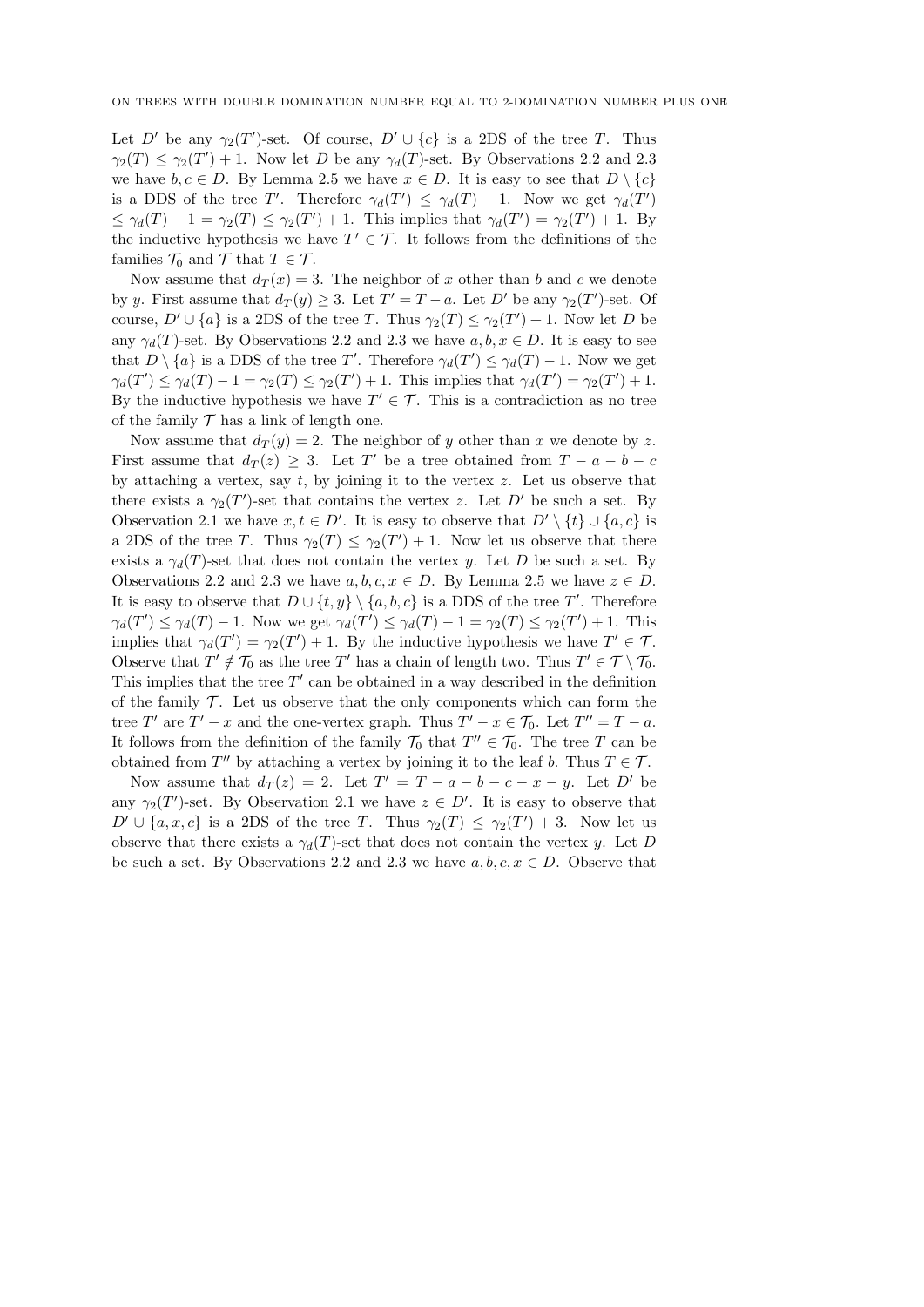$D \setminus \{a, b, c, x\}$  is a DDS of the tree T'. Therefore  $\gamma_d(T') \leq \gamma_d(T) - 4$ . Now we get  $\gamma_d(T') \leq \gamma_d(T) - 4 = \gamma_2(T) - 3 \leq \gamma_2(T')$ , a contradiction.

Now assume that every chain adjacent to  $x$  has length one. Let  $xa$  and  $xb$ mean chains adjacent to x. First assume that  $d_T(x) \geq 4$ . Let  $T' = T - a$ . Let D' be any  $\gamma_2(T')$ -set. Of course,  $D' \cup \{a\}$  is a 2DS of the tree T. Thus  $\gamma_2(T) \leq \gamma_2(T') + 1$ . Now let D be any  $\gamma_d(T)$ -set. By Observations 2.2 and 2.3 we have  $a, b, x \in D$ . It is easy to see that  $D \setminus \{a\}$  is a DDS of the tree T'. Therefore  $\gamma_d(T') \leq \gamma_d(T) - 1$ . Now we get  $\gamma_d(T') \leq \gamma_d(T) - 1 = \gamma_2(T) \leq \gamma_2(T') + 1$ . This implies that  $\gamma_d(T') = \gamma_2(T') + 1$ . By the inductive hypothesis we have  $T' \in \mathcal{T}$ . It follows from the definitions of the families  $\mathcal{T}_0$  and  $\mathcal{T}$  that  $T \in \mathcal{T}$ .

Now assume that  $d_T(x) = 3$ . The neighbor of x other than a and b we denote by y. First assume that  $d_T(y) \geq 3$ . Let u mean a vertex of  $C(T)$  other than x and adjacent to exactly one link. It suffices to consider only the possibility when  $d_T(u) = 3$  and both chains adjacent to u have length one. First assume that  $u \neq y$ . Let ut mean a chain adjacent to u. Let  $T' = T - t$ . Similarly as earlier we conclude that  $\gamma_d(T') = \gamma_2(T') + 1$ . By the inductive hypothesis we have  $T' \in \mathcal{T}$ . This is a contradiction as no tree of the family  $\mathcal T$  has a link of length one. Thus  $u = y$ . This implies that T is a double star with both support vertices of degree three. We have  $\gamma_d(T) = 6 = 4 + 2 = \gamma_2(T) + 2 > \gamma_2(T) + 1$ , a contradiction.

Now assume that  $d_T(y) = 2$ . The neighbor of y other than x we denote by z. First assume that  $d_T(z) \geq 3$ . Let  $T' = T - a$ . Similarly as earlier we conclude that  $\gamma_d(T') = \gamma_2(T') + 1$ . By the inductive hypothesis we have  $T' \in \mathcal{T}$ . It follows from the definitions of the families  $\mathcal{T}_0$  and  $\mathcal{T}$  that  $T \in \mathcal{T}$ .

Now assume that  $d_T(z) = 2$ . The neighbor of z other than y we denote by k. First assume that  $d_T(k) \geq 3$ . Let  $T' = T - a$  and  $T'' = T' - b - x - y$ . Similarly as earlier we conclude that  $T' \in \mathcal{T}$ . Observe that  $T' \notin \mathcal{T}_0$  as the tree T' has a chain of length four. Thus  $T' \in \mathcal{T} \setminus \mathcal{T}_0$ . This implies that the tree  $T'$  can be obtained in a way described in the definition of the family  $\mathcal T$ . Let us observe that the only components which can form the tree T' are T'' and  $P_3$ . Thus  $T'' \in \mathcal{T}_0$ . It is easy to see that  $K_{1,3} \in \mathcal{T}_0$ . The tree T can be obtained from T'' by attaching a star  $K_{1,3}$  by joining its any leaf to the leaf z. Thus  $T \in \mathcal{T}$ .

Now assume that  $d_T(k) = 2$ . The neighbor of k other than z we denote by l. First assume that  $d_T(l) \geq 3$ . Let  $T' = T - a - b - x - y - z$ . Let D' be any  $\gamma_2(T')$ set. By Observation 2.1 we have  $k \in D'$ . It is easy to observe that  $D' \cup \{y, a, b\}$ is a 2DS of the tree T. Thus  $\gamma_2(T) \leq \gamma_2(T') + 3$ . Now let us observe that there exists a  $\gamma_d(T)$ -set that does not contain the vertex y. Let D be such a set. By Observations 2.2 and 2.3 we have  $a, b, x \in D$ . The vertex z has to be dominated twice, thus  $z, k \in D$ . By Lemma 2.5 we have  $l \in D$ . It is easy to see that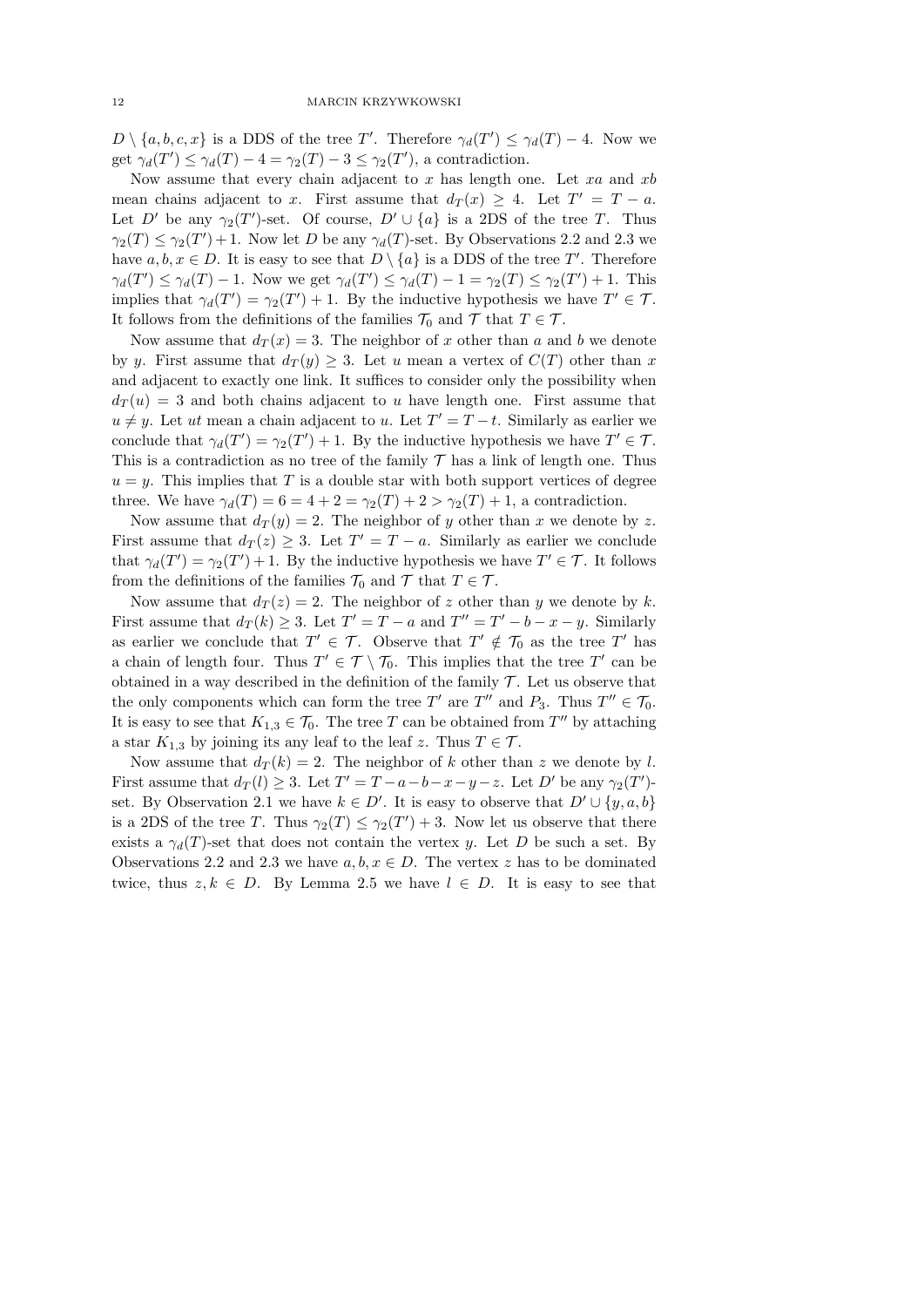$D \setminus \{a, b, x, z\}$  is a DDS of the tree T'. Therefore  $\gamma_d(T') \leq \gamma_d(T) - 4$ . Now we get  $\gamma_d(T') \leq \gamma_d(T) - 4 = \gamma_2(T) - 3 \leq \gamma_2(T')$ , a contradiction.

Now assume that  $d_T(l) = 2$ . The neighbor of l other than k we denote by m. First assume that  $d_T(m) \geq 3$ . Let  $T' = T - a$ . Similarly as earlier we conclude that  $\gamma_d(T') = \gamma_2(T') + 1$ . By the inductive hypothesis we have  $T' \in \mathcal{T}$ . Observe that  $T' \notin \mathcal{T}_0$  as the tree T' has a chain of length six. Thus  $T' \in \mathcal{T} \setminus \mathcal{T}_0$ . This implies that the tree  $T'$  can be obtained in a way described in the definition of the family T. Let  $T'' = T' - b - x - y$  and  $T''' = T'' - z - k$ . Let us observe that the only two possibilities of the components which can form the tree  $T'$  are  $T''$  with  $P_3$  and  $T'''$  with  $P_5$ . If T is obtained from  $T''$  by attaching a path  $P_3$ by joining its any leaf to the leaf z, then  $T'' \in \mathcal{T}_0$ . Thus m is adjacent to a leaf in  $T''$ . It follows from the definitions of the families  $\mathcal{T}_0$  and  $\mathcal{T}$  that  $T''' \in \mathcal{T}_0$ . Moreover, the vertex  $m$  is a strong support vertex of the tree  $T'''$ . Now assume that T is obtained from  $T'''$  by attaching a path  $P_5$  by joining its any leaf to the leaf l. Thus  $T''' \in \mathcal{T}_0$ . Moreover, the vertex m is a strong support vertex. Let  $T_x = T - T'''$ . The tree T can be obtained from  $T'''$  and  $T_x$  by joining the leaves k and *l*. Thus  $T \in \mathcal{T}$ .

Now assume that  $d_T(m) = 2$ . Let  $T' = T - a - b - x - y - z - k - l$ . Let D' be any  $\gamma_2(T')$ -set. By Observation 2.1 we have  $m \in D'$ . It is easy to observe that  $D' \cup \{k, y, a, b\}$  is a 2DS of the tree T. Thus  $\gamma_2(T) \leq \gamma_2(T') + 4$ . Now let us observe that there exists a  $\gamma_d(T)$ -set that does not contain the vertices y and l. Let D be such a set. By Observations 2.2 and 2.3 we have  $a, b, x \in D$ . The vertex z has to be dominated twice, thus  $z, k \in D$ . Observe that  $D \setminus \{a, b, x, z, k\}$ is a DDS of the tree T'. Therefore  $\gamma_d(T') \leq \gamma_d(T) - 5$ . Now we get  $\gamma_d(T')$  $\leq \gamma_d(T) - 5 = \gamma_2(T) - 4 \leq \gamma_2(T')$ , a contradiction.

As an immediate consequence of Lemmas 2.7 and 2.8, we have the following characterization of the trees with double domination number equal to 2 domination number plus one.

### **Theorem 2.9.** Let T be a tree. Then  $\gamma_d(T) = \gamma_2(T) + 1$  if and only if  $T \in \mathcal{T}$ .

Acknowledgments. Thanks are due to Mustapha Chellali for suggesting Lemma 2.5 and to the anonymous referee for a key idea.

### **REFERENCES**

- [1] M. Atapour, A. Khodkar, and S. Sheikholeslami, Characterization of double domination subdivision number of trees, Discrete Applied Mathematics 155 (2007), 1700–1707.
- [2] M. Blidia, M. Chellali, and T. Haynes, *Characterizations of trees with equal paired and dou*ble domination numbers, Discrete Mathematics 306 (2006), 1840–1845.